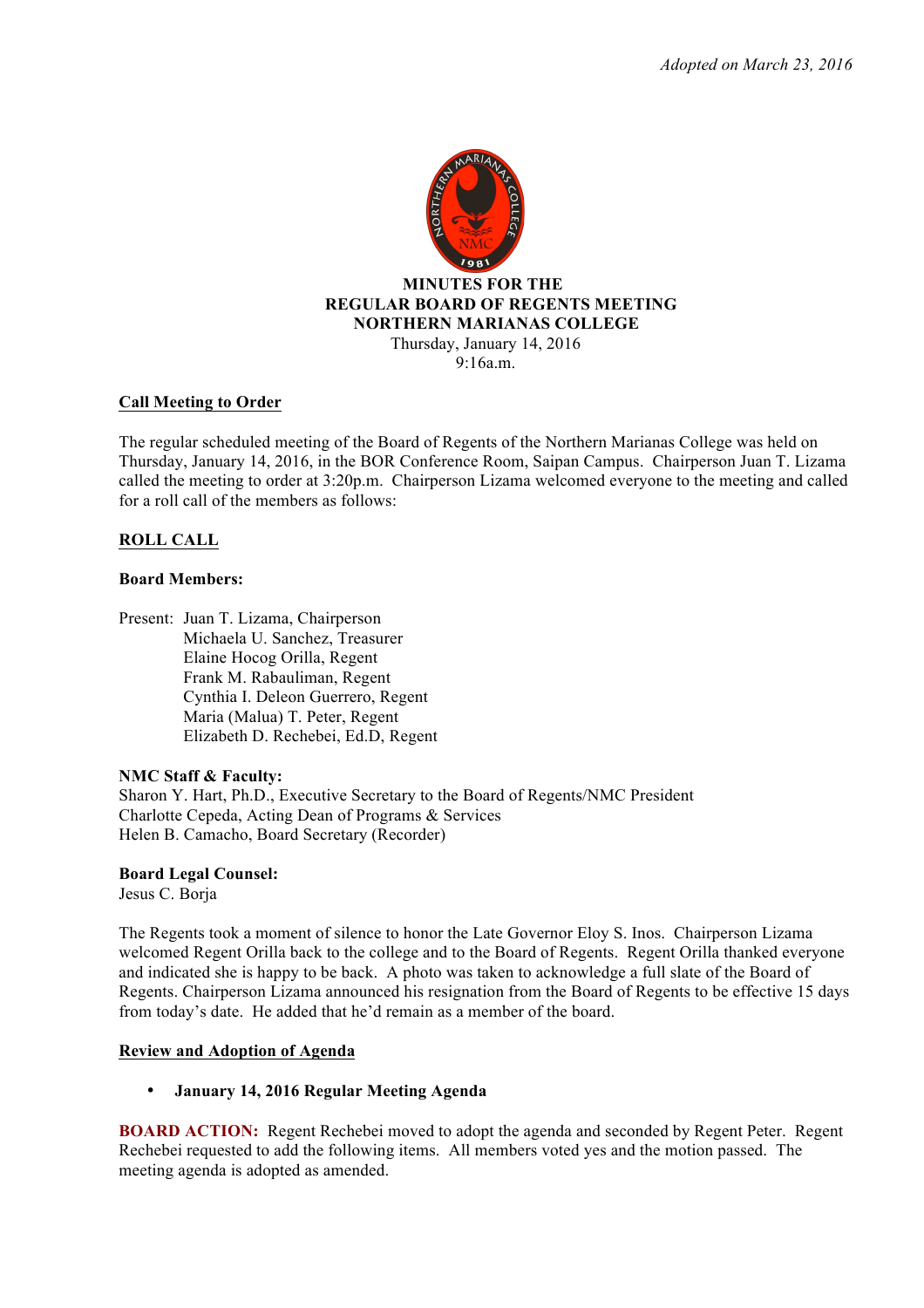- 1. NMTI Board Update
- 2. Student Achievement data and employment of graduates from NMC
- 3. Facilities status report from FEMA
- 4. Election of BOR Officers
- 5. WASC Update on Board membership issue
- 6. Transition Report
- 7. Tele-Medicine

## **Review and Adoption of Minutes**

• **May 22, 2015 and continued May 26, 2015 – Regular Meeting**

**BOARD ACTION:** Regent Rechebei motioned to table the May 22, 2015 and continued May 26, 2015 Regular meeting minutes and seconded by Regent Rabauliman. All members voted yes, the motion passed. The May 22, 2015 and continued May 26, 2015 Regular meeting minutes is hereby tabled.

• **November 24, 2015 – Regular Meeting** 

**BOARD ACTION:** Regent Sanchez moved to adopt the meeting minutes for November 24, 2015 Regular meeting and seconded by Regent Peter. All members voted yes, the motion passed.

## **Public Comment Period:**

• No public participation.

## **Executive Session**

**BOARD ACTION:** Regent Peter moved to go into executive session and seconded by Regent Sanchez. All members voted yes, the motion passed. Chairperson Lizama moved to rise from executive session and seconded by Regent Orilla. Executive Session ended at 9:55a.m. Chairperson Lizama called the meeting back to order. Upon convening the meeting, no action was taken in executive session.

• **Board Resolution No. 2016-01: Honoring the Late Governor Eloy S. Inos**

**BOARD ACTION:** Regent Peter moved to adopt Board Resolution No. 2016-01 Honoring the Late Governor Eloy S. Inos and seconded by Regent Orilla. All members voted yes, the motion passed.

A short break was called and the family of the Late Governor Eloy S. Inos was present to receive the Resolution from the College and Board of Regents.

• **Executive Session** 

**BOARD ACTION:** Regent Peter moved to go into executive session and seconded by Regent Orilla. All members voted yes, the motion passed. Executive Session ended at 10:56a.m. All members agreed to rise out of executive session. No action taken. It was also noted that there is a security concern and asked for the president to look into those concerns.

Chairperson Lizama indicated that he is stepping down as Chair. He recommended holding a special meeting for this purpose.

Chairperson Lizama called for a short break was called at 11:00 a.m. Break ended at 11:10a.m. Chairperson Lizama called the meeting back at 11:13a.m. and seconded by Regent Orilla.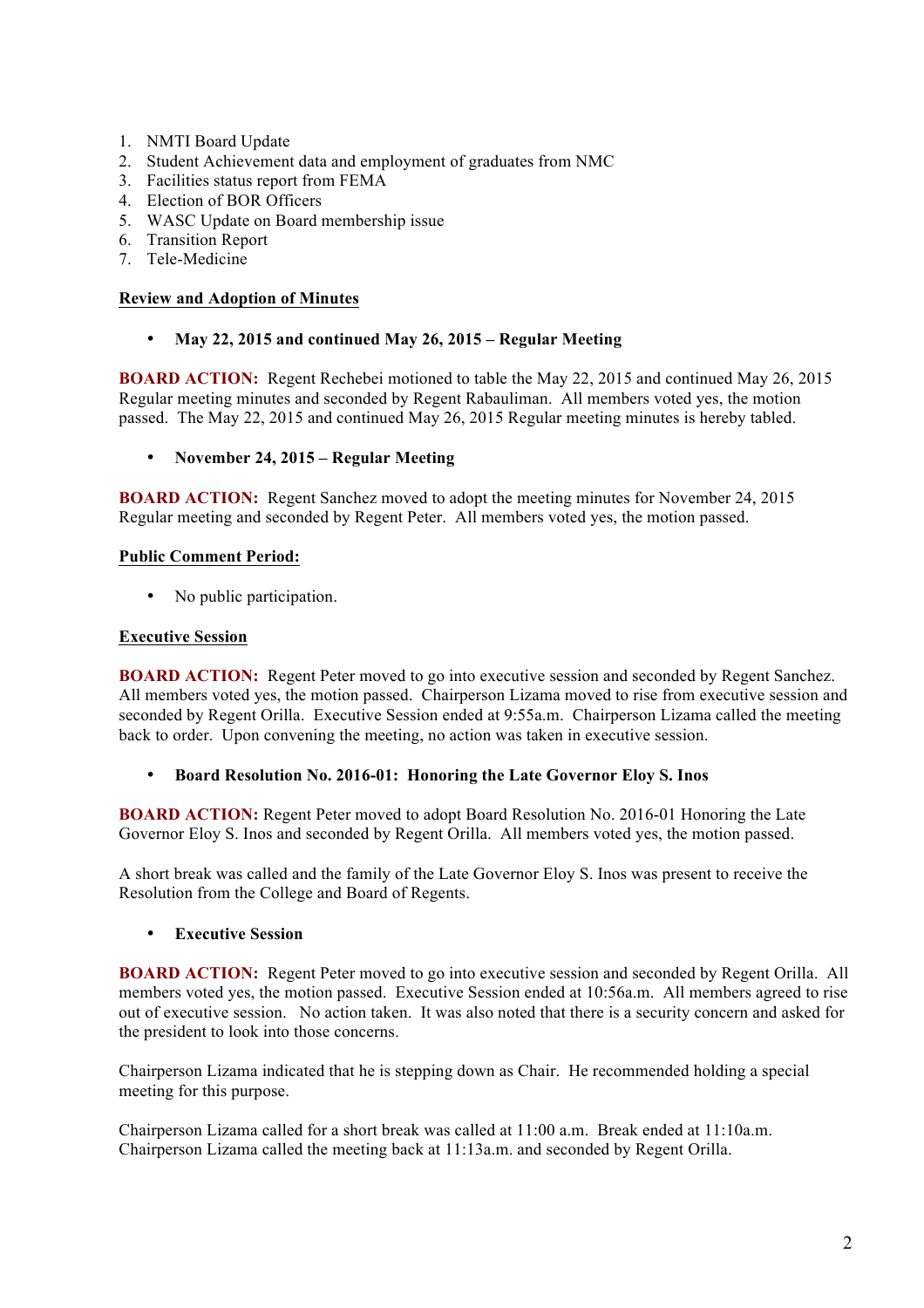All members voted yes, the motion passed. Executive session ended at 11:51a.m. The following action was taken.

## • **Compensation**

**BOARD ACTION:** Regent Rechebei moved and seconded by Regent Sanchez. A roll call vote was requested. All members voted, Nay, the motion failed. The motion did not pass.

The following members voted as follows:

Nay – Regent Orilla Regent Sanchez Regent Rechebei Regent Peter Regent Rabauliman

President Hart requested for the motion to be restated. In response to Chairperson Lizama's question about waiving the confidentiality rights because it is a personnel matter, president Hart agreed to waive the confidentiality of the person involved. Chairperson Lizama stated the motion whether to compensate the President under the premium compensation. The board voted and did not favor compensating the president. Regent Orilla stated that the board recognizes the hard work of the president but it's the principle that the board is looking at.

*Chairperson Lizama assigned Regent Sanchez to preside over the meeting. Chair Lizama has prior commitments that he has to attend to.* 

### SUSPEND THE ORDER OF BUSINESS

**BOARD ACTION:** Regent Rabauliman moved to suspend the order of business and seconded by Regent Peter. All members voted yes, the motion passed.

#### School of Education – Program Presentation

Ms. Charlotte Cepeda, Acting Dean of Programs and Services. She introduced the following faculty members and also highlighted the following:

- Dr. Cherrie LoveJoy, Early Childhood Education
- Ms. Amanda Angel-Diaz, Elementary Education
- Rosaline Cepeda
- Dr. Dean Papadopolous
- Mr. Roland Merar
- Mr. Stanley Iakopo, Rehabilitation & Human Services Concentration
- Ms. Leann Bull, Special Education Concentration
- Ms. Belinda Norita, Administrative Assistant
- Ms. Charlotte Cepeda, Director

#### **Other information provided:**

- Why PRAXIS? It is used for program review and assessment. Additionally, it is used as evidence of skill competency.
- PRAXIS I Pre assessment /predictive tool
- PRAXIS II summative /summarizes what was learned
- Meet NMC's Guarantee
- Response to federal, state and accreditation standards
- Title II Report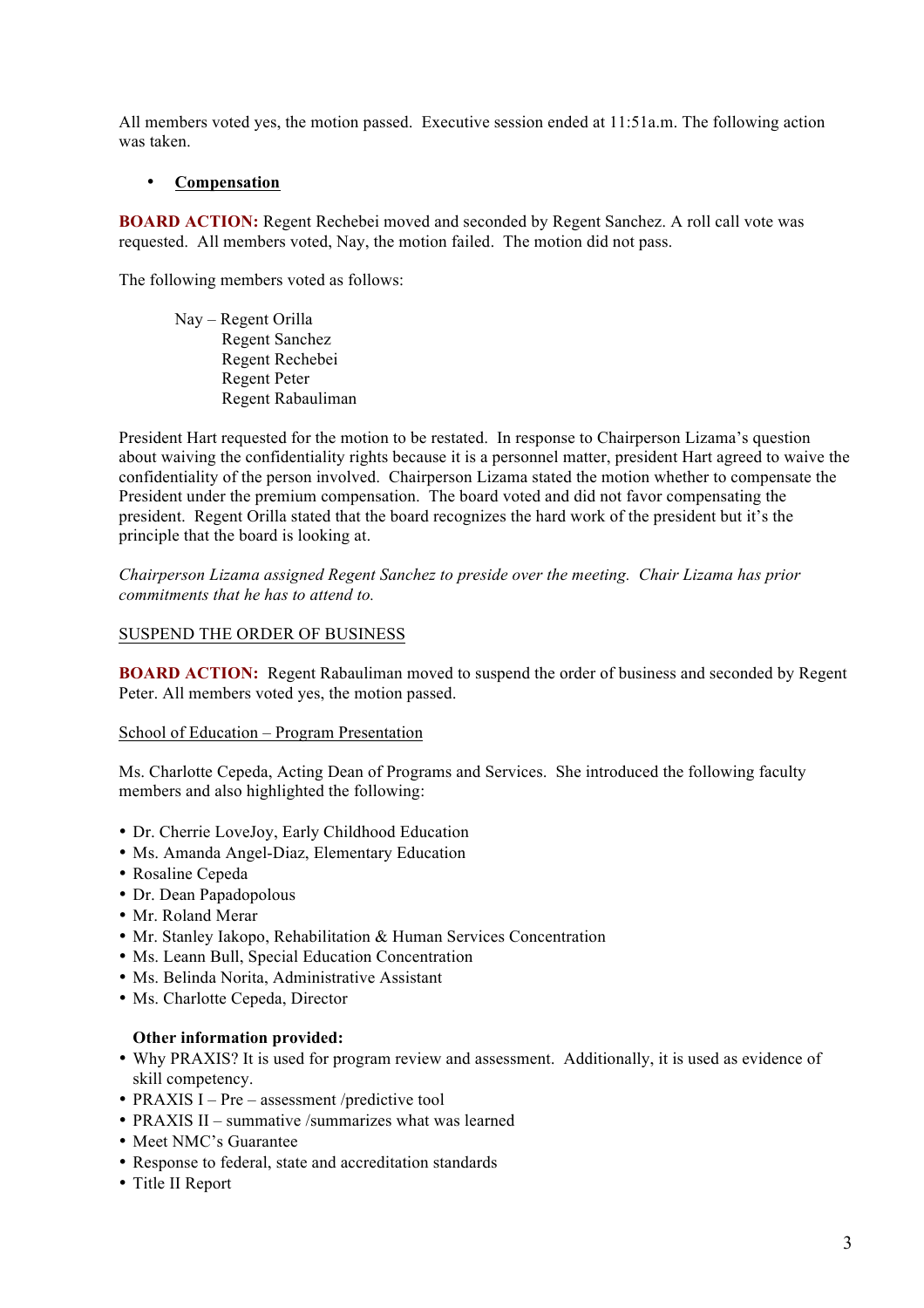- State Board of Education Highly Qualified Teacher
- WASC Standards 2 and 4
- PRAXIS Support in Place
- PRAXIS Workshop Data
- 50 anticipated graduates for May 2016
- Financial constraints
- Tools
- Data requested for professional development for faculty

# **CHAIRPERSON'S REPORT**

*None.*

Regent Sanchez moved to take a Lunch Break called at 12:42p.m. and seconded by Regent Deleon Guerrero. Break ended at 1:27p.m. Regent Sanchez called the meeting back to order and asked to suspend the order of business to proceed to the Election of Officers.

## **SUSPEND THE ORDER OF BUSINESS**

**BOARD ACTION:** Regent Rechebei moved to suspend the order of business and seconded by Regent Deleon Guerrero. All members voted yes, the motion passed. Regent Sanchez opened the floor for nominations.

## ELECTION OF OFFICERS

## • **BOR Chairperson**

Regent Peter nominated Regent Frank M. Rabauliman to serve as BOR Chairperson and seconded by Regent Rechebei. By acclimation, the board voted Regent Rabauliman as BOR Chairperson. Regent Rabauliman accepted the nomination. Regent Frank M. Rabauliman is new BOR Chairperson.

Regent Peter moved to go into executive session at 1:34p.m. and seconded by Regent Deleon Guerrero. Regent Sanchez moved to go out of Executive session and seconded by Regent Orilla. Executive session ended at 1:48p.m.

Regent Sanchez made a statement: The chair has been elected as chair effective and immediately because our current chair has noted that he is resigning. He has asked that his resignation will be effective 15 days but he would accept whatever the board decided. The board has decided that the current chair resignation will be effective today at the time of the board's election. Regent Rabauilman is new BOR Chairperson by acclimation. Regent Rabauliman thanked the board for their vote of confidence and urged everyone for a lot of hard work ahead of us.

## • **BOR Vice-Chairperson**

Regent Rechebei nominated Regent Elaine Hocog Orilla to serve as BOR Vice-Chairperson. By acclimation, Regent Orilla is the new BOR Vice-Chairperson.

## • **BOR Treasurer**

Regent Peter nominated Regent Sanchez to serve as BOR Treasurer. By acclimation, Regent Sanchez will remain as BOR Treasurer.

## **Reports and Action from Standing Committees**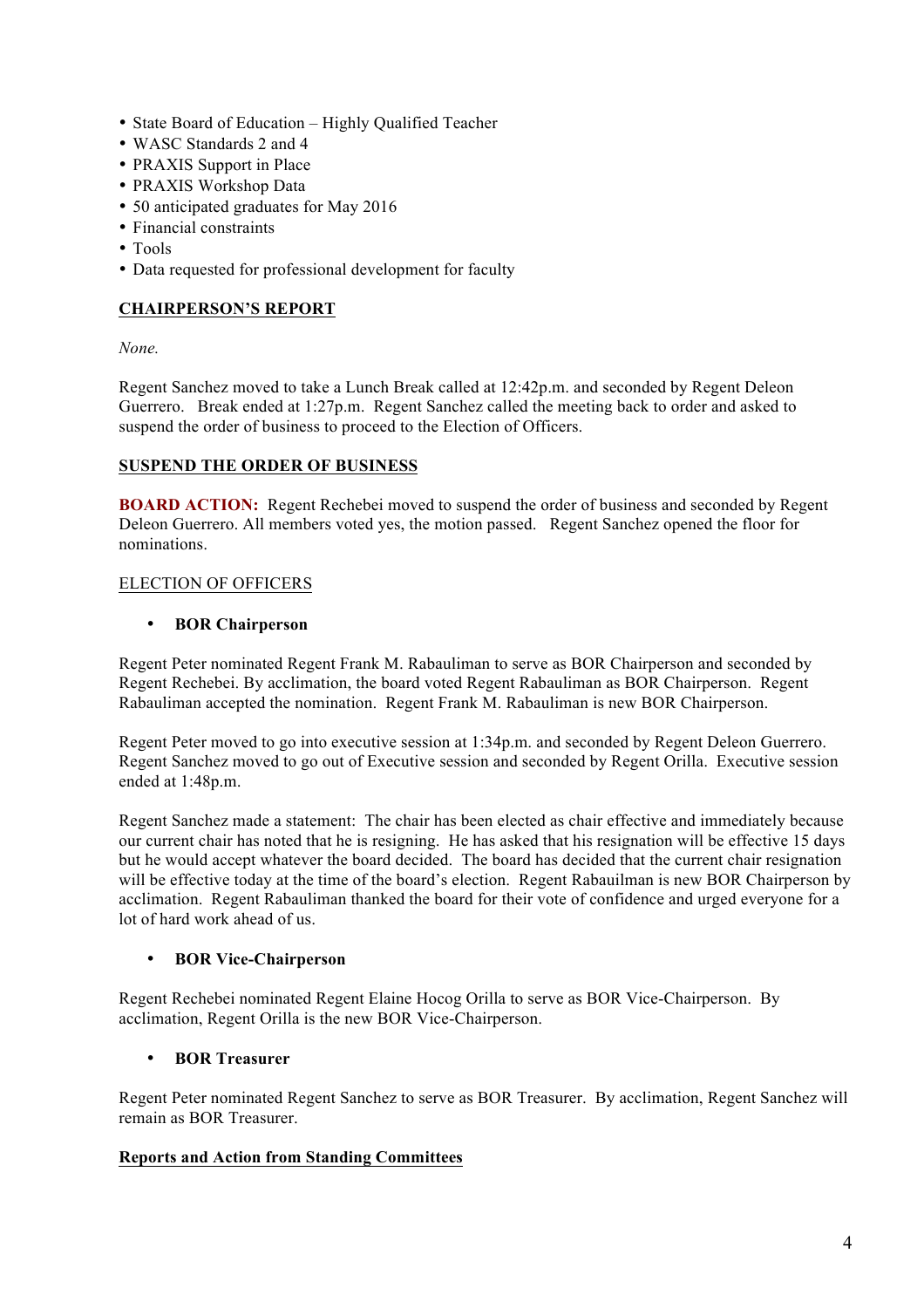- **Personnel Committee Report -** Regent Deleon Guerrero, Personnel Committee Chair provided an update. She highlighted the following:
	- 1.Board Policy 5010 General The committee is recommending approval to the full board with amendments. The committee also agreed to have legal counsel review.
	- 2.Draft 2016 Workplan The committee voted to table this item for further review by its members.
	- 3.Board Resolution No. 2016-02 The Hiring of a President for the Northern Marianas College.

## • **Board Policy No. 5010 – General**

Committee Recommendation: "Subject to approval by the Board of Regents in accordance with 3CMC section 1316, the president shall establish a classified compensation plan for all employees of the college and an organizational chart for the college that will include all employees of the college. The Board of Regents shall review and approve the classified compensation plan and the organizational chart every 4 years or as needed. These procedures are statements concerning internal management of the college and as such shall not be considered rules as defined in the administrative procedures act 1CMC subsection 9101m."

**BOARD ACTION:** Regent Cynthia I. Deleon Guerrero, Personnel Committee chairperson moved to adopt Board Policy No. 5010 as amended and seconded by Regent Peter. All members voted yes, the motion passed. Board Policy No. 5010 is adopted as amended.

## • **Board Resolution No. 2016 – 02: The Hiring of a President for the Northern Marianas College**

- 1. Page 1: Board Resolution No. 2016-02.
- 2. Page 1: Five (5) members constituting a quorum.
- 3. One (1) CNMI BOE Member or their designee.
- 4. Page 2: Second paragraph, second sentence (While the process is open to public scrutiny, names and applications of applicants will remain confidential "Until the final list of candidates is officially announced by the board."
- 5. Procedures No. 1: Board Resolution No. 2016-02.
- 6. Page 3: entire paragraph has been changed; all applications must be received by NMC March 4, 2016 at 4:30p.m for full consideration. The administrative support committee shall forward print copies of all applications to the search committee members no later than March 11, 4:30p.m. CH<sub>s</sub>T
- 7. Page 4: PSC to submit the top three candidates by May 13, 4:30p.m.
- 8. The Regents to receive and interview the final 3 candidates: May 19, 2016, 4:30p.m.
- 9. Page 1: Composition of the search committee The search committee shall consist of one (1) member of the Board of Regents who is not the chairperson of the board of regents who shall preside.
- 10. Each except the chair shall have a vote within the committee
- 11. Letters and JVA need to go out by next week.

**BOARD ACTION:** Regent Rechebei moved to adopt the resolution as amended and seconded by Regent Sanchez. All members voted yes, the motion passed.

### *Break called at 2:53p.m. Break ended at 2:54p.m. BOR Chairperson Rabauliman called the meeting back to order.*

#### Program Committee Report

Regent Michaela U. Sanchez, Committee Chairperson provided an update. No actions were taken in committee.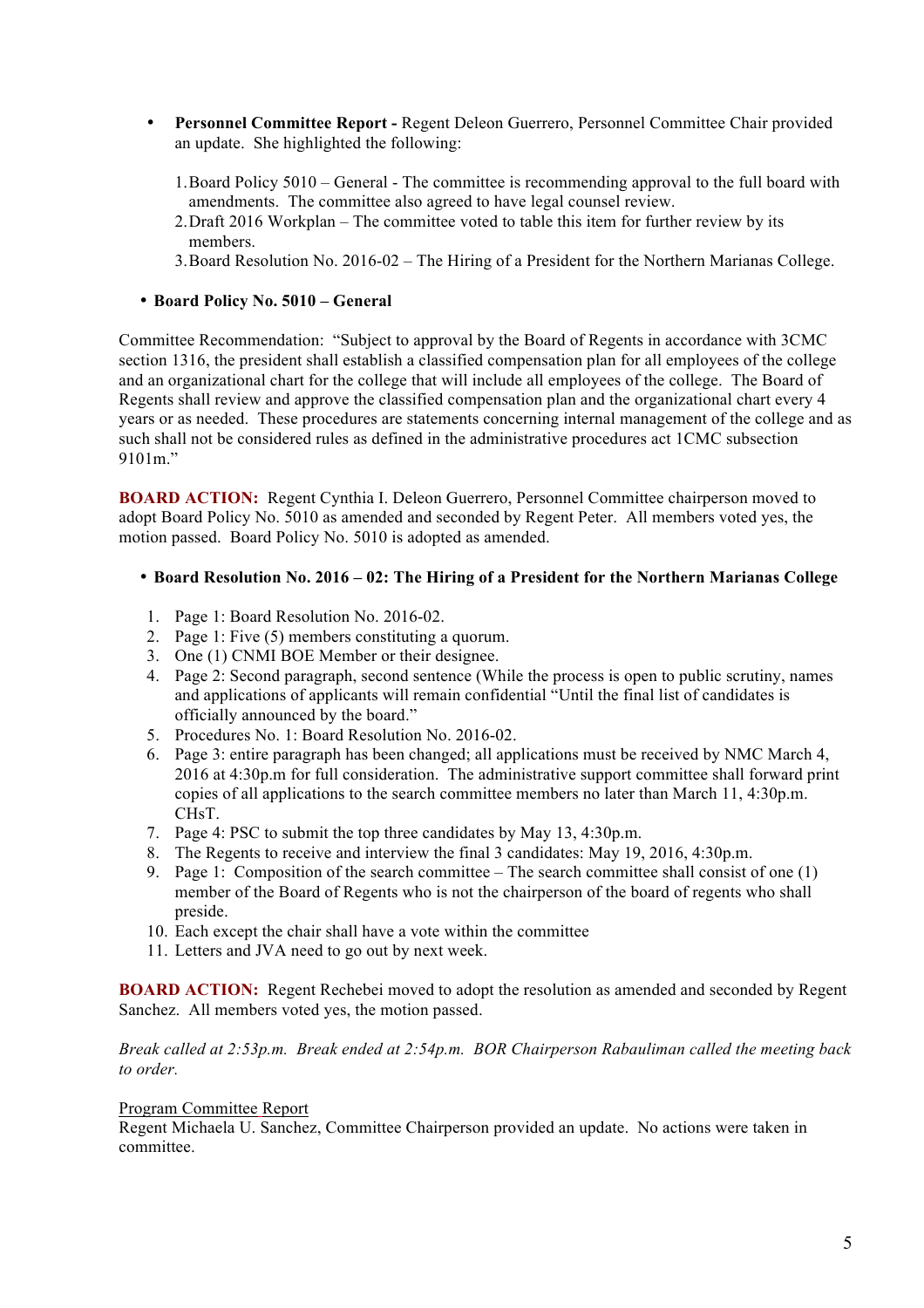### Fiscal Committee Report

Regent Frank M. Rabauliman, Fiscal Committee Chairperson provided an update. He highlighted the following:

- FY2015 Audit Entrance Conference *The committee met with the Representatives from Burger, Comer and Magliari.*
- Board Policy No. 2007 Naming Building *The committee voted to table this item and referred it back to the committee.*

Regent Orilla requested for the presence of President Hart. Amanda Allen Dunn, Accreditation Liaison Officer indicated that the president left and asked her to sit in for her. Amanda informed the board that she is here to make her WASC Accreditation update. Chairperson Rabauliman indicated that the president mentioned that she was leaving today but she didn't say that she was leaving while the meeting was ongoing. President Hart is going on a trip. The board requested for the Acting President. Ms. Jackie P. Che is acting president. Chairperson Rabauliman called for a short break. After a quick break, Chairperson Rabauliman called the meeting back to order and called on Ms. Amanda Allen Dunn to make her WASC Accreditation Update.

### EXECUTIVE SESSION

BOARD ACTION: Regent Peter moved to go into executive session at 3:15p.m. to hear the WASC Accreditation report from Amanda and seconded by Regent Rabauliman.

### WASC Accreditation Update

Ms. Amanda Allen Dunn, Accreditation Liaison Officer provided an update.

- Board Policy No. 7001 Audit *The committee voted to table this item.*
- Board Policy No. 7004 Reimbursement Expenses *The committee voted to table this item.*
- Board Policy No. 7012 Tuition and Fees *The committee voted to recommend approval to the full board.*
- College Trust Fund (Endowment) *The committee voted to recommend to the full board a performance and financial audit of the foundation and the endowment.*
- Draft Audit and Operations Committee *The committee voted to table this item.*
- Draft Finance and Facility Committee *The committee voted to table this item.*
- Board Policy No. 7006 Travel *The committee voted to table this item.*
- Draft 2016 Fiscal and Finance Committee Work plan *The committee voted to table this item.*

## **OLD BUSINESS**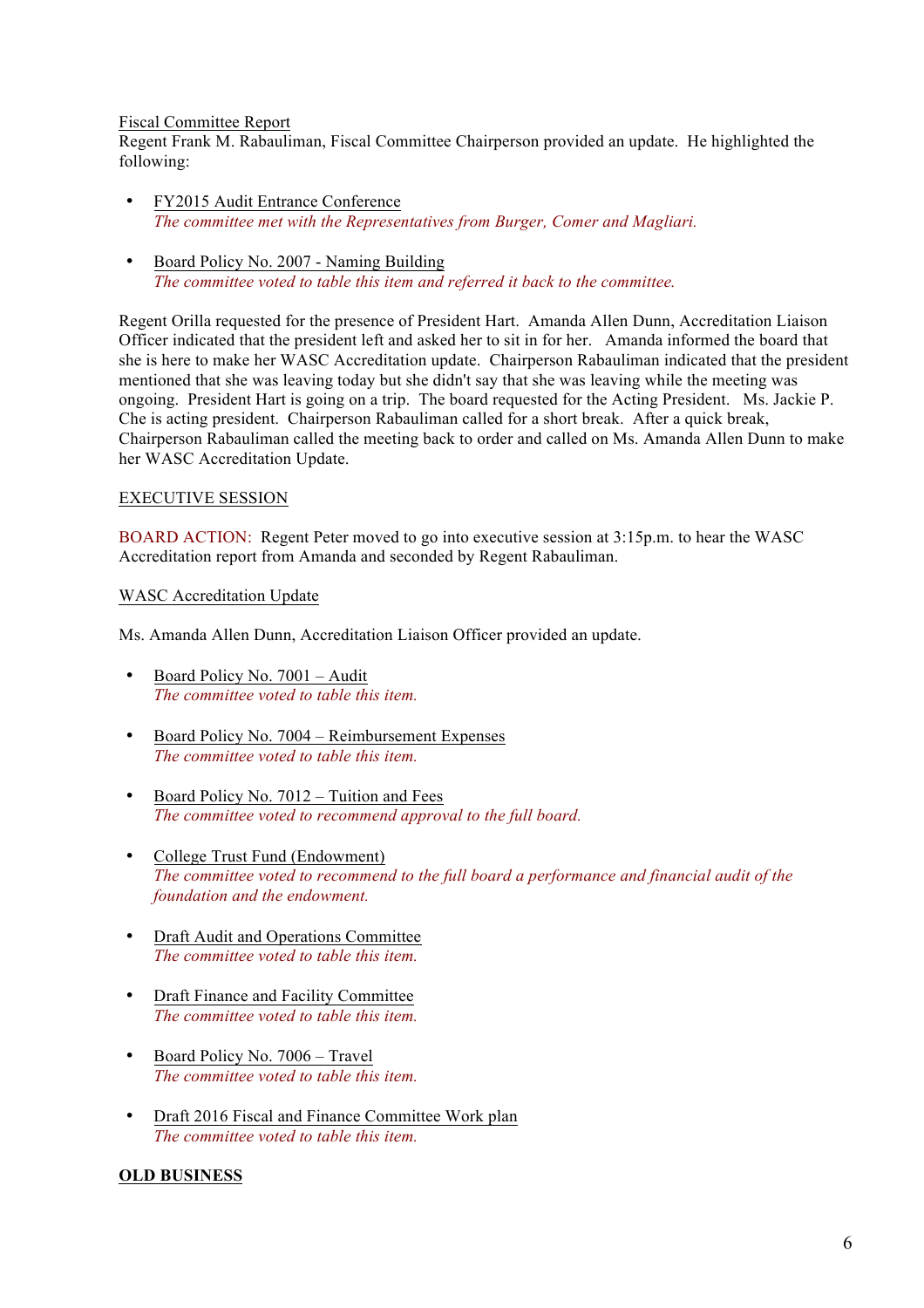• **Board Policy No. 2007 – Building Naming Policy**  *Tabled and referred this item back to the committee.* 

## **NMC EXECUTIVE REPORTS**

#### • **WASC Accreditation Update**

**BOARD ACTION:** Regent Peter moved to go into executive session at 3:15p.m and seconded by Regent Sanchez. All members voted yes, the motion passed.

**BOARD ACTION:** Regent Sanchez moved to rise from executive session and seconded by Regent Deleon Guerrero at 4:05p.m. All members voted yes, the motion passed. Upon convening the meeting, no actions were taken, however, the board requested for the President's travel and all reimbursements.

Chairperson Rabauliman decided to appoint Regent Peter to review the president's travel and reimbursements, contract updates from June 2015 to the present. The members are Regent Deleon Guerrero and Dr. Elizabeth Rechebei, Regent.

**BOARD ACTION:** Regent Peter moved to add the following items in today's meeting agenda and seconded by Regent Deleon Guerrero. All members voted yes, the motion passed.

- 1. Board Policy No. 5010 Compensation
- 2. Board Policy No. 7001 Audit
- 3. Board Policy No. 7004 Reimbursement
- 4. Board Policy No. 7012 Tuition and Fees

**BOARD ACTION:** Regent Peter moved to reaffirm the adoption of the following policy and seconded by Regent Rechebei. All members voted yes, the motion passed.

1. Board Policy No. 5010 – Compensation

**BOARD ACTION:** Regent Peter moved to adopt the following policies as amended and seconded by Regent Deleon Guerrero. All members voted yes, the motion passed.

1.Board Policy No. 7001 – Audit 2.Board Policy No. 7004 – Reimbursement 3.Board Policy No. 7012 – Tuition and Fees

### • **College Trust Fund (Endowment)**

Regent Rechebei informed the board that the Board of Regents affirms that it has the ultimate fiduciary of the trust and all fiscal matters including the foundation.

• **Chief Financial Officer Report**  *No report.* 

### **EXECUTIVE REPORTS**

- President's Report *Report provided.*
- Board Policy No. 7003 Financial Accounts *This item is tabled.*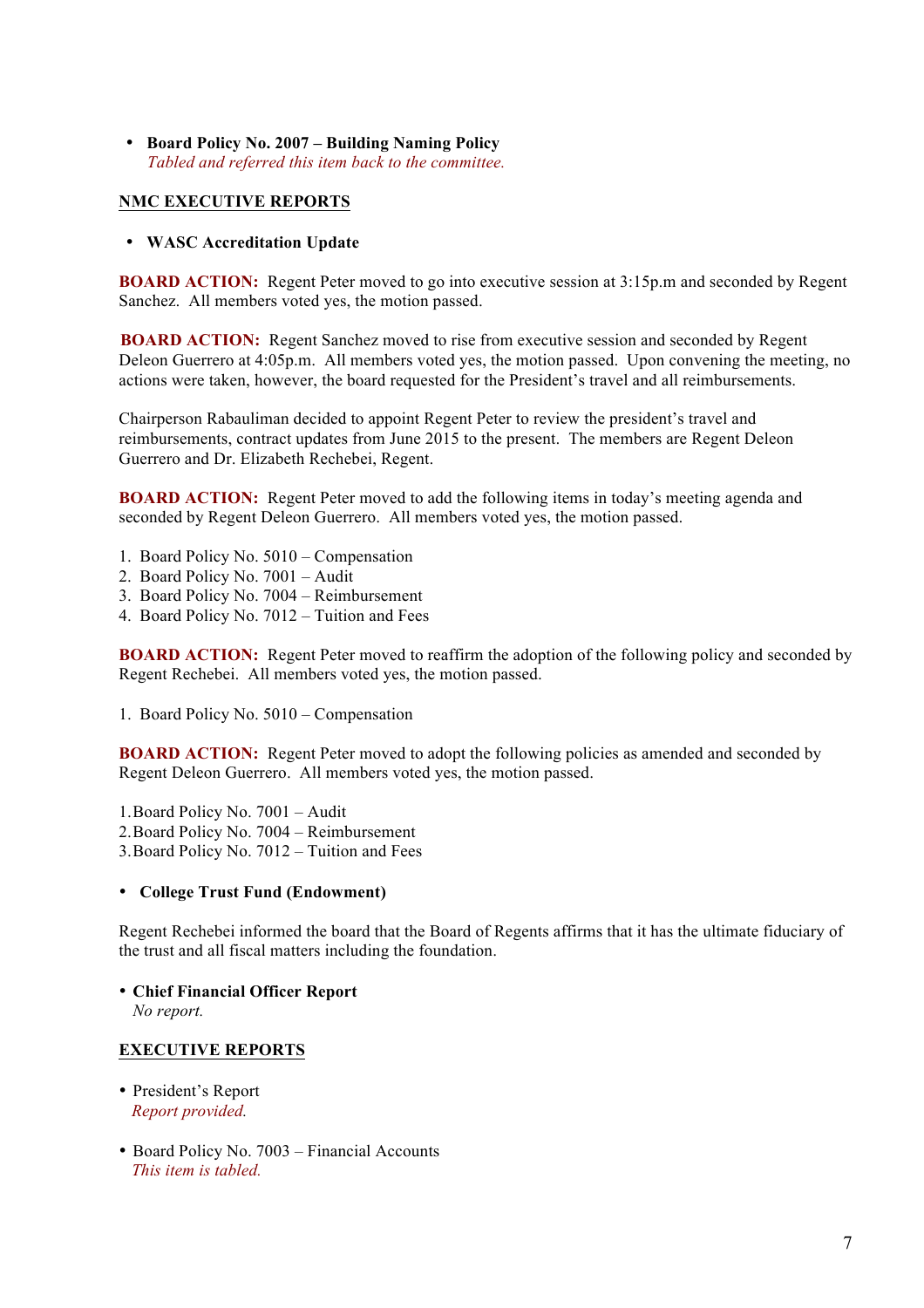- Board Policy No. 7011 Accounting *This item is tabled.*
- NMTI Board Update  *No report.*
- Student Data achievement *No report.*
- *Transition Report No report.*
- *Telemedicine Report No report.*
- *Program Accomplishments Report for Rota and Tinian Campus & Vacancies The Regents requested for this report.*

## Facilities Status Report

Dean Dave J. Attao provided an update. A breakdown is listed as follows:

## **Update on Facilities: (As of January 13, 2016)**

- **1. FEMA Reimbursements:**
	- Part A and B: (Estimated \$290K for debris removal and emergency protective measures)
	- Photocopying Evidence as requested by Governor's Office
	- Letter for reimbursement to be drafted and submitted along with evidence.

## **2. Others:**

- Part of NMC's request was denied due to past typhoons and past claims. NMC has requested FEMA to reconsider and the FEMA field agent is looking into our request.
- All other requests are pending
- Governor's Office is requesting that NMC not do alternative projects due to the fact that NMC is highly likely to lose 25% of the value of its claims.
- Governor's office is requesting that NMC repair the existing buildings using such funds and a combination of other grant funds (if approved).

## **3. Funding via Local Laws**

a.Communications with CNMI Department of Finance (DOF).

- Saipan Delegation-House Local Bill 19-10/Saipan Local Law 19-06
- CNMI DOF is requesting that NMC use a CNMI DOF account to draw the \$1M appropriated to NMC.
- Issue with such is whose procurement regulations to use and who is liable to pay for such expenses, including warranties.
- CNMI DOF will seek clarification with the Secretary of DOF Pending
- Saipan Delegation-House Local Bill 19-21/Saipan Local Law 19-21

• CNMI DOF is seeking clarification on such local law and will respond to NMC's inquiry as soon as possible.